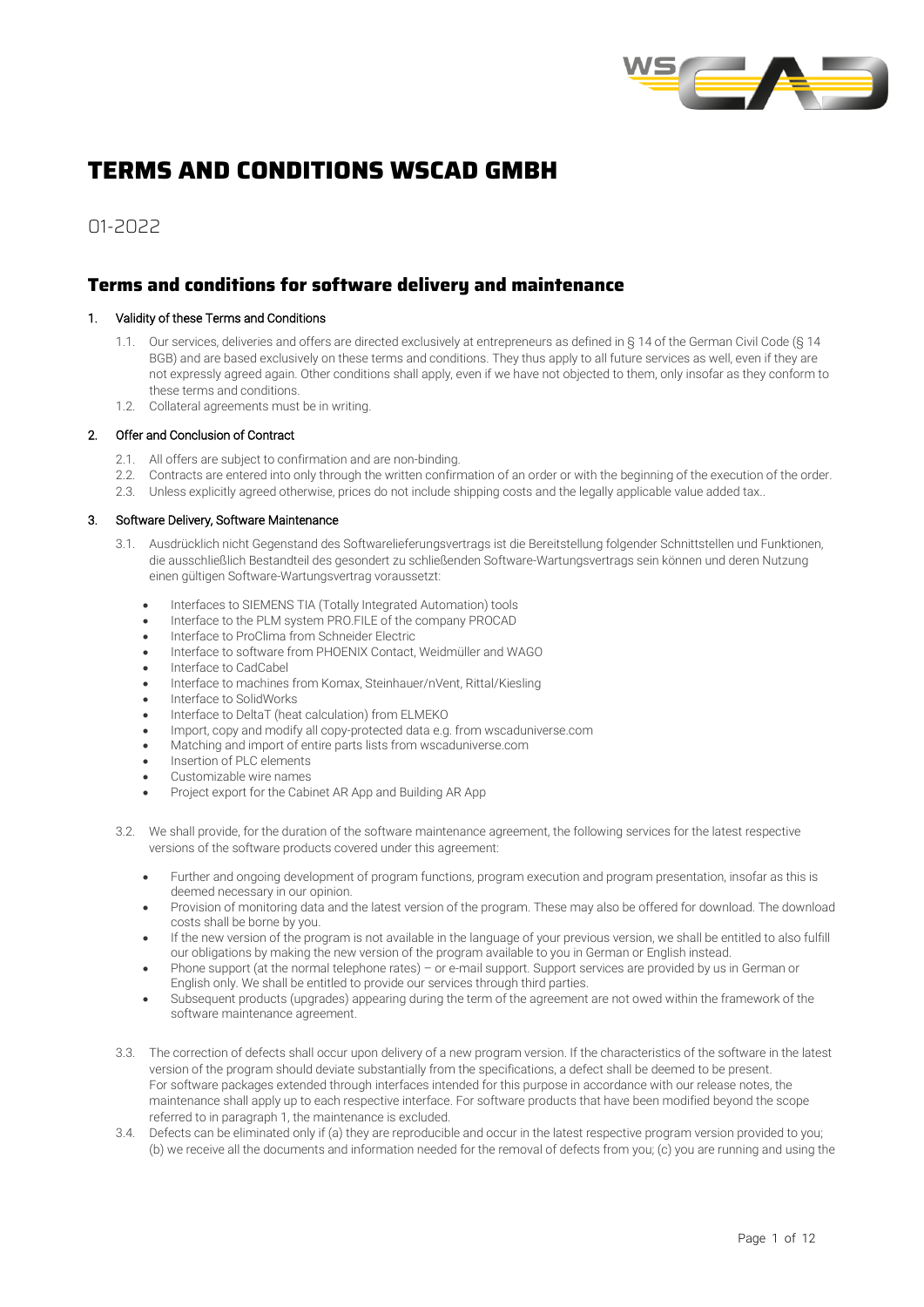

latest program version and program documentation offered, and your hardware configuration and/or system software are technically up-to-date and correspond to the current state of technology.

- 3.5. We shall be entitled to commission third parties with the provision of contractual services.
- 3.6. If you are in arrears with the payment of a previous delivery or service, we shall be entitled to withhold or discontinue services without any obligation to compensate you for any resulting damages.
- 3.7. The minimum contract period is 24 months from the start of the contract. It shall be extended automatically thereafter for additional periods of 12 months, provided neither Party cancels the agreement in writing with an advance notice period of 3 months prior to expiration. The right to termination for good cause remains unaffected for both parties. In particular, we reserve the right to terminate the agreement without notice if payments are overdue by more than two months or if you do not make the adaptations to your hardware configuration and/or system software that may be required due to the introduction of a new program version. In the event of a failure to pay our invoice, your account will be handed over to our collection agency. Please be aware that this will result in significant additional costs for you.

# 4. Software lease (subscription)

- 4.1. To the extent that we offer you certain services (e.g., specific software products) on the basis of a software lease agreement, the terms of the present agreement (especially Section 3) shall apply accordingly, unless regulated otherwise in Section 4 of this agreement. This applies, in particular, to the leasing of interfaces (e.g., the WSCAD Automation Interface) to extend the WSCAD basic software (e.g., the WSCAD ELECTRIX) with additional functions (hereinafter referred to as "modules").
- 4.2. The minimum contract period is 24 months from the start of the software lease agreement. It shall be extended automatically thereafter for additional periods of 12 months, provided neither Party cancels the agreement in writing with an advance notice period of 3 months prior to expiration. For a short-term lease, the minimum contract period is 1 month. It shall be extended automatically thereafter for additional periods of 1 month, provided neither Party cancels the agreement in writing with an advance notice period of 14 days prior to expiration. The right to termination for good cause remains unaffected for both parties. In particular, we reserve the right to terminate the agreement without notice if payments are overdue by more than two months or if you do not make the adaptations to your hardware configuration and/or system software that may be required due to the introduction of a new version. A withdrawal from the software lease agreement is not possible.
- 4.3. The software lease fee shall be invoiced and be due in advance at the beginning of the specified period or on the specified date. The software lease fee for the first year or, in the case of short-term leases, the first month, must be paid at the start of the agreement. For those who wish to participate in the direct debit scheme, we will debit the software lease fee from your account. To do this, you will need to give us a SEPA mandate. This shall cover all services according to IV. Any further services required due to improper handling, errors in operation or other circumstances beyond our control shall not be deemed covered by this compensation, but shall be charged additionally based on time and effort.
- 4.4. The uninterrupted payment of the software lease fee until the respective time of utilization is a prerequisite for using the services under this Section 4. In the event of non-payment or a late payment of the software lease fees (e.g., the reversal of a SEPA direct debit), we will hand over the claims in question (including any costs, such as fees for chargebacks) to our collection agency. Please be aware that this will result in significant additional costs for you. If you are in arrears with the payment, we shall be additionally entitled to withhold or discontinue services without any obligation to compensate you for any resulting damages.
- 4.5. Subsequent products (upgrades) appearing during the term of the agreement are covered by the remuneration of the software lease. However, if you switch to a higher level of any service under this Section 4 during the term of the agreement, the remuneration for the software lease shall be adjusted accordingly.
- 4.6. Charges may only be offset against undisputed or legally valid claims.
- 4.7. Leased services (especially modules) can and may only be used during the term of an existing software lease agreement. We grant you, to the extent that this is paid for, the non-exclusive and temporary right to use the respective leased services in the current version for the duration of the software lease agreement. All rights of use not expressly granted remain with the copyright owner. If you have installed any leased services (especially modules) locally on your system, you will need to delete them without leaving any residue upon termination of the software lease agreement. If you are using these services (especially modules) online on our server, we will block your access to these services upon termination of the software lease agreement. Upon a corresponding request on our part, you shall be obliged to return to us any objects (such as disks, dongles, etc.) that were ceded to you as part of the software lease agreement.
- 4.8. In order to use modules, a valid license of the WSCAD basic software with a current software maintenance contract is always required. Upon completion of the software maintenance agreement for the WSCAD basic software, any software lease agreements for the associated modules shall also terminate automatically.
- 4.9. For services under this Section 4, we explicitly disclaim strict liability on our part for initial defects. Otherwise, we will keep these services in working order, maintain them and provide you with appropriate service packs and updates to download during the term of the agreement. We are responsible for ensuring that the services under this Section 4 exhibit the features specified in the product description during the term of the agreement. We agree to investigate any problems of the software reported by you and to provide you with instructions to eliminate these problems where possible. For substantive errors of the software, we agree to eliminate the error in one of the following new program releases, insofar as a remedy is possible under the rules in Section 3. Debugging and troubleshooting requires your participation to a reasonable extent, as and when requested by us. The elimination of faults and damage caused by improper handling on your part, actions of third parties or force majeure is not included in the services covered by the software lease agreement. Beyond that, no further warranty for freedom of defects can be given. In particular, we do not guarantee that the software will meet your requirements and purposes or that it will work together with any other programs and system components you have selected.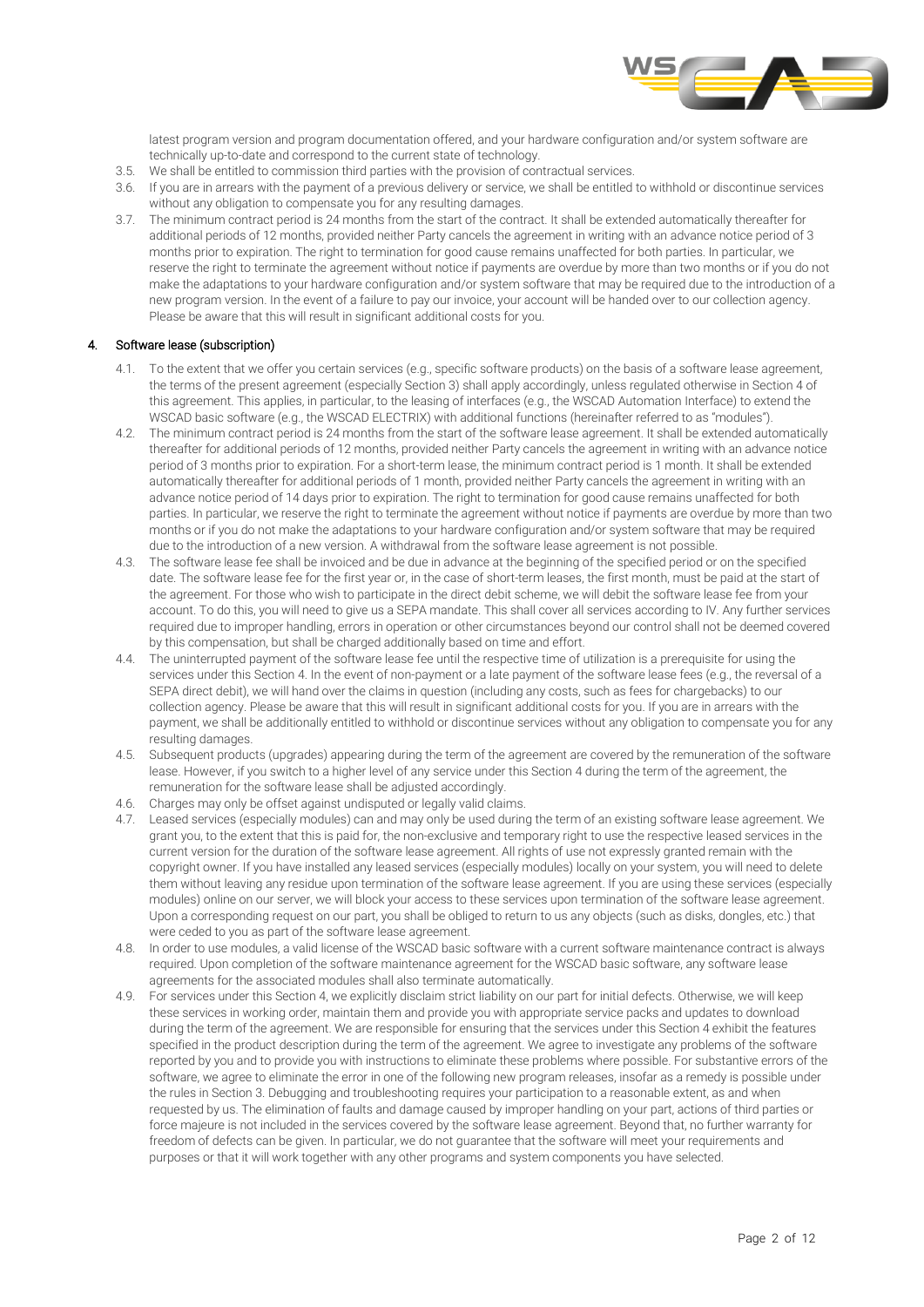

4.10. As part of the product development, we may provide you with new features as part of the leased services. You shall, however, not be entitled to any claim for specific extensions or additions to the services under this Section 4.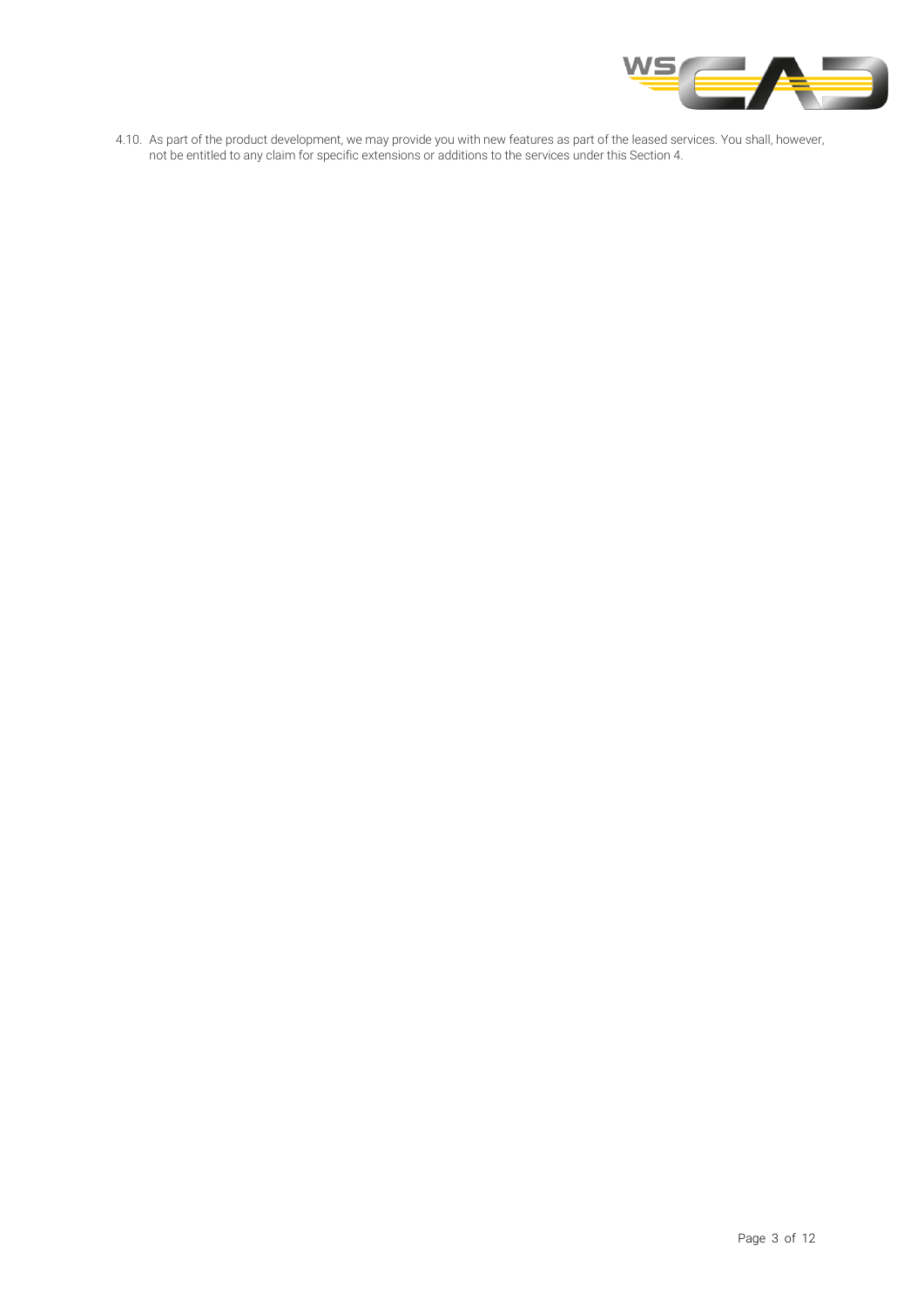

# 5. Delivery and Performance Period, Transfer of Risk

- 5.1. If agreed delivery dates are exceeded by more than three weeks, you shall be entitled, for purchased goods, to withdraw from the agreement after a reasonable extension period. Compensation for damages is excluded, unless we have the caused the delay intentionally or through gross negligence.
- 5.2. The passing of risk occurs when the goods are handed over to the forwarding agent or freight carrier, but no later than the time they leave the warehouse or factory. This applies even if freight-free delivery has been agreed. All shipments in transit – including any returns – travel at the risk of the purchaser.
- 5.3. In the case of an incorrect order or if you return the goods, we reserve the right to invoice you for a cost-sharing contribution in the amount of 5% per item or at least EUR 75.- net.

# 6. Terms of Payment

- 6.1. Invoices are payable against prepayment or within 14 days net.
- 6.2. The charges for the software maintenance contract shall be invoiced and due in advance at the beginning of the specified period or on the specified date. This shall cover all services according to section 3. Any further services required due to improper handling, errors in operation or other circumstances beyond our control shall not be deemed covered by this compensation, but shall be charged additionally based on time and effort.
- 6.3. We shall be entitled to adjust the amount of the annual fees (maintenance, lease). In the event of an increase of more than 5%, you may terminate the software maintenance agreement within 4 weeks after notifying us in writing.
- 6.4. Should you switch to a higher expansion level during the term of the agreement, the charges for the maintenance contract shall be adjusted accordingly.
- 6.5. Charges may only be offset against undisputed or legally valid claims.

# 7. Retention of Title

- 7.1. The purchased goods shall remain our property until the fulfillment of all our claims. Until then, the goods may not be pledged or assigned under a security agreement, and a resale is permitted only by resellers in the ordinary course of business on condition that the reseller, in turn, sells the goods subject to retention of title and already assigns the claim to the purchase price to us.
- 7.2. You shall be entitled to collect the assigned purchase price claims within the normal course of business. The collection authorization may be revoked at any time if you do not properly meet your payment obligations.

# 8. Warranty

- 8.1. For material and manufacturing defects related to purchased goods, we shall provide a free replacement for up to 12 months from the date of delivery.
- 8.2. Beyond that, no further warranty for freedom of defects can be given. In particular, we do not guarantee that the software will meet your requirements and purposes or that it will work together with any other programs and system components you have selected.
- 8.3. You shall be obliged to notify us in writing about obvious defects in the purchased goods without delay, and no later than within 14 days after receipt of the goods. Otherwise, the goods shall be deemed approved. In the case of a justified complaint, we will take back the defective purchased goods and deliver a replacement instead. Alternatively, we shall also be entitled to remedy the defects.
- 8.4. If we fail to comply with our obligation to deliver a replacement or if the remedial action taken fails even after a set grace period, you shall be entitled, for purchased goods, to withdraw from the contract or to claim a reduction in the price (lowered charges).

# 9. Liability

- 9.1. For damages resulting from injury to life, limb or health, we shall be liable according to the statutory provisions. For other damages, we shall only be liable (subject to the next sentence) for intent and gross negligence. For other damages resulting from the breach of any crucial obligation whose fulfillment is essential to the proper performance of the contract, and on whose compliance you may regularly rely on, we shall also be liable for simple negligence, but this liability shall be limited to the foreseeable damages at the time of the infringement. The above provisions also apply to breaches of obligations by our vicarious agents. Liability under the Product Liability Act remains unaffected by the aforementioned provisions.
- 9.2. You are contractually bound to use the software updates provided by us within the framework of the software maintenance and/or leasing agreement and to back up your data before installing the software and regularly thereafter, especially before you make any changes to the hardware or software environment. Insofar as you are responsible for contributory negligence through the breach of contractual obligations or changes made to the software by you or third parties or for the improper use or incorrect operation of the product, we shall not be deemed liable.

We assume no liability for the selection, installation and use, as well as the intended results of the software. Additional expenses in processing resulting from the fact that the subject of the contract was transferred to a location other than the place of delivery shall be borne by you.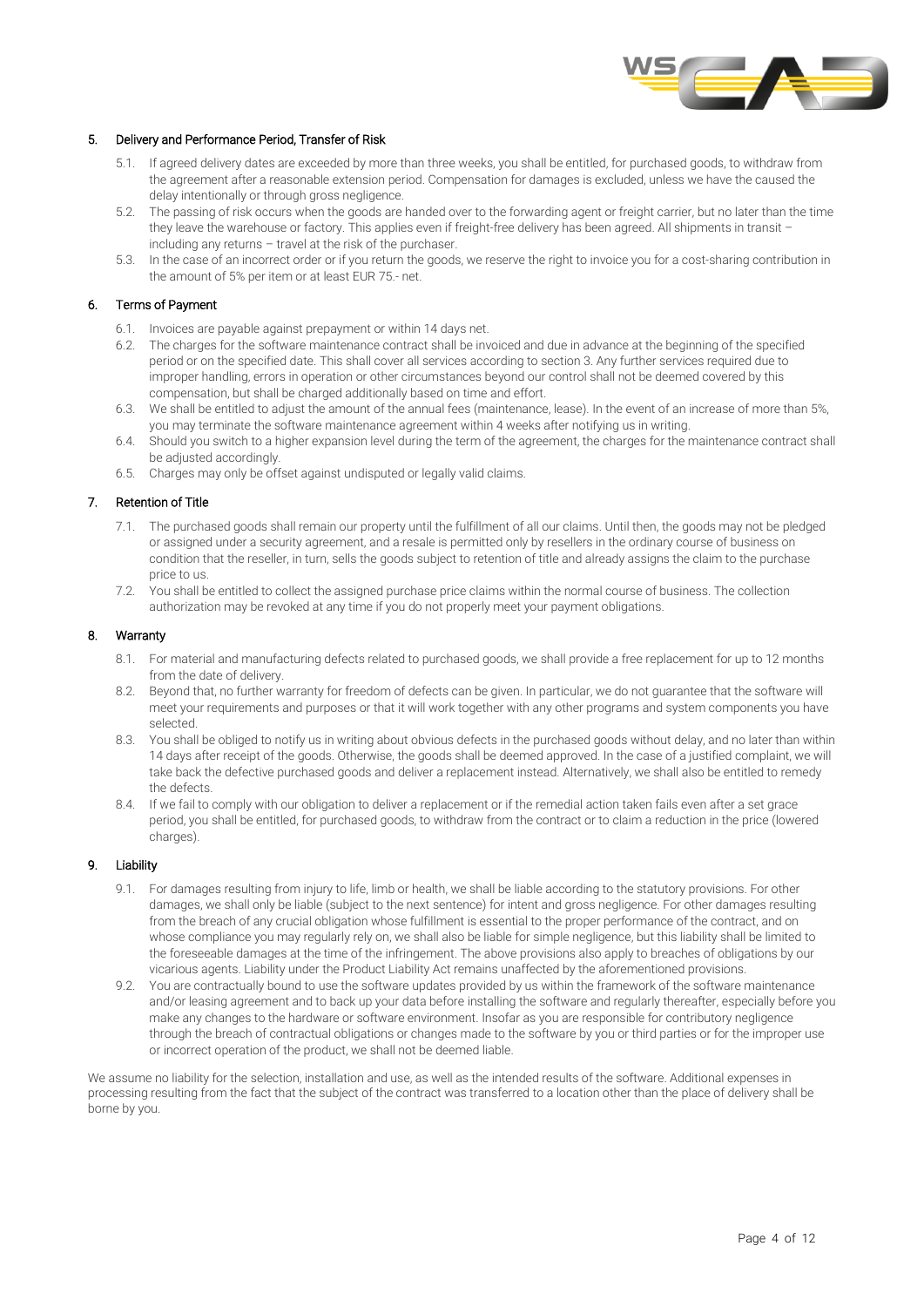

# 10. Software Use, Copy Protection

- 10.1. On purchasing software, you will be granted a simple, non-exclusive right of use with the purchase of the software. You are permitted to make copies of the software for backup purposes only. The reproduction of manuals and seminar materials, even in part, is not allowed without our written permission.
- 10.2. The use of the software for commercial training and education requires our written permission.
- 10.3. With the purchase of a license, you acknowledge and fully accept the usage of copy protection and waive all claims aimed at eliminating this copy protection. We would like to point out that any attempt to use a full version of WSCAD without copy protection is illegal. The software must be activated online.
- 10.4. When purchasing or leasing software, your license is always bound to a dongle (i.e., a hardware protection plug, a so-called "hardware dongle", and/or a copy protection mechanism implemented in the software, a so-called "software dongle"). In case of loss and/or damage of this dongle (e.g., as a result of a system recovery after a system crash) your license to use the software expires completely, unless we replace this dongle for you. We replace software dongles only in return for the appropriate compensation for our efforts and – in order to prevent the potential misuse of your previous software dongle – only if you provide us with a written commitment to refrain from using the software with your previous software dongle and/or enabling third parties to use it. This cease and desist obligation is only sufficient if you agree to pay us, in each case of culpable infringement, a contractual penalty to be determined by us at our reasonable discretion, the amount of which shall be reviewed by a competent court at your request. We basically do not replace lost hardware dongles. If the hardware dongle is damaged, we will replace this at your expense, provided you return it to us in its entirety together with the chip, storage chip, circuit board, as well as the upper and lower cover plates with the seals intact.

# 11. Use on virtual machines, obligation to cease and desist, contractual penalty

- 11.1. In the event that we activate software for use on a virtual machine at your request, you agree to refrain from copying this virtual machine on which the activated software is used and/or making it available to third parties.
- 11.2. For each case of future culpable infringement of the cease-and-desist declaration made in the above clause, you undertake to pay us an appropriate contractual penalty, the amount of which is to be determined by us at our reasonable discretion and, in the event of a dispute, is to be reviewed by the competent court.

# 12. Export

- 12.1. You are responsible for compliance with all the legal provisions up to the end user, if applicable.
- 12.2. If shipments are exported as ordered by you without any customs duty, you shall be liable to us for any subsequent claims by the customs administration.

# 13. Applicable Law, Severability

- 13.1. These terms and conditions and the entire legal relationship between you and us shall be governed exclusively by the laws of the Federal Republic of Germany, excluding all provisions of the United Nations Convention on Contracts for the International Sale of Goods (CISG).
- 13.2. Should one or more provisions in these terms and conditions or any provision within the framework of other agreements be rendered or deemed invalid, this shall not affect the validity of all the remaining provisions. The invalid provision shall then be replaced in this case by a valid provision that reflects the parties' original intentions as closely as possible.

#### 14. Jurisdiction

- 14.1. The place of performance for all obligations arising from this contract shall be 85232 Bergkirchen, Germany.
- 14.2. The exclusive place of jurisdiction shall be Munich if you are a businessman or have no general place of jurisdiction in the Federal Republic of Germany. We do, however, reserve the right to institute legal proceedings through courts in your jurisdiction as well.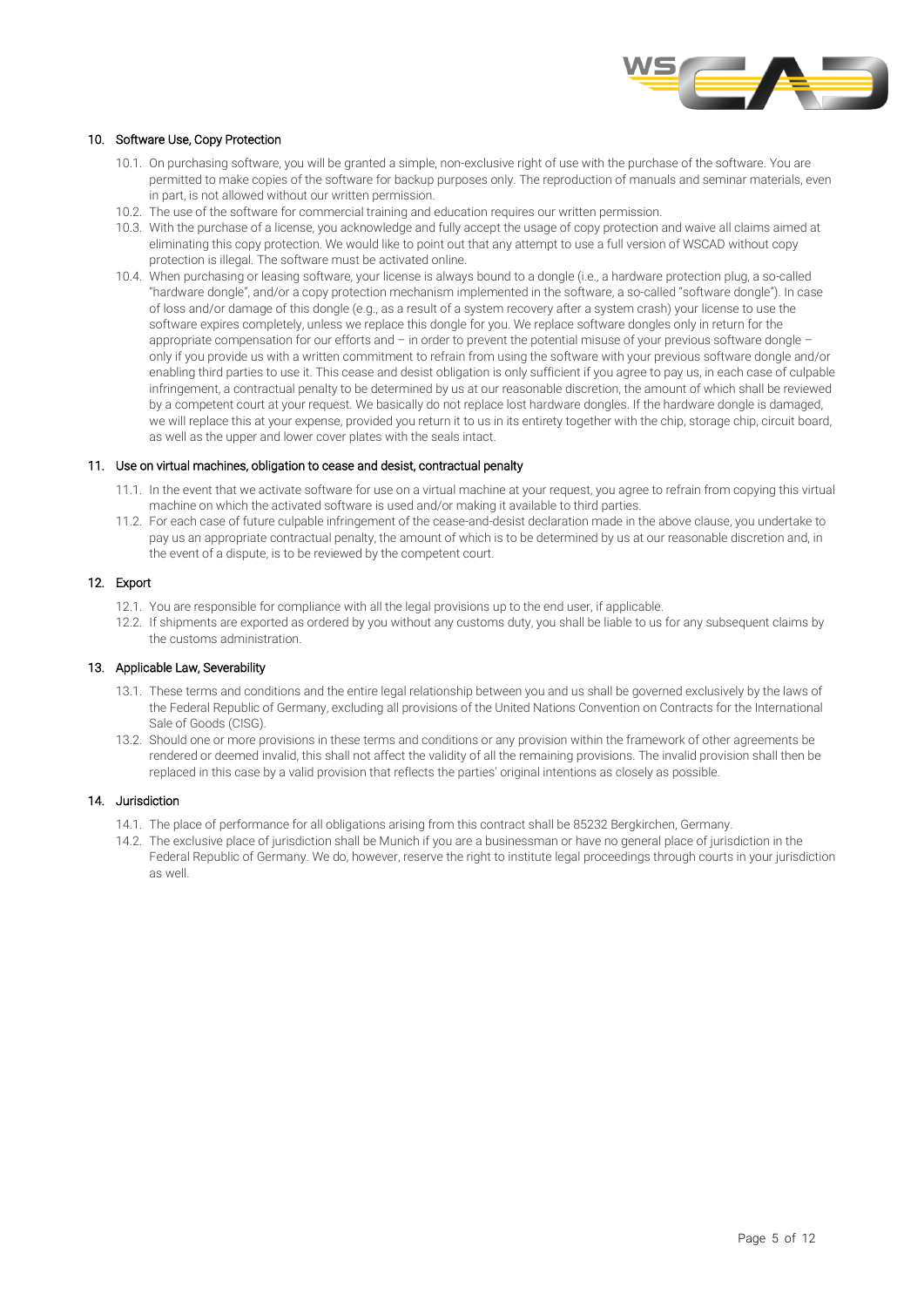

# **Terms and conditions for services and the performance of work (esp. digitization, seminars, individual trainings and workshops, consulting)**

# 1. Conclusion of the Contract, Scope of Services

The precise scope of the services and work to be performed shall be specified by WSCAD electronic GmbH (hereinafter "WSCAD") in their respective offers. All offers are subject to confirmation and are non-binding. A contract enters into force only through a written confirmation by WSCAD or by the execution of an order by WSCAD. Changes in the scope of services (so-called change requests) are only possible in writing, by mutual agreement, and with an appropriate adjustment of the remuneration. In addition, the following applies to the scope of digitization services:

- 1.1. Digitization involves the conversion of existing plans (schematics or construction plans) on a page by page basis to a WSCAD data format or some other external format in agreement with the customer. The primary objective here is to create plans which are functional and effective with WSCAD and which can then be processed further. This may require deviations from a 1:1 representation in some cases and is not a deficiency in the processing.
- 1.2. Only those values, texts and information that are visibly entered in the plans are transferred. This is especially true for the automatically generated lists (e.g., material list), whose details are determined from the schematics. The conversion always occurs using the "Professional" version of WSCAD that was current at the time of placing the order or by using the current version of the target system agreed with the client.
- 1.3. Any functionality that extends beyond this defined scope of services (e.g., creation of terminal charts, material lists, etc.) or which involves a different output format are not included in the scope of digitization, but can be ordered separately.
- 1.4. The converted files are delivered in WSCAD format by email or are made available as a download on our server. If the supply of output lists (e.g., terminal charts, material lists) has been agreed upon, these shall be created using forms from the WSCAD standard package, unless the use of custom forms has been expressly commissioned.
- 1.5. The scope of the digitization expressly excludes any engineering and planning services! Within the context of digitization, the planning documents provided by the client are transferred to the target system only to the extent that they are available in the provided templates or can be read from these templates. WSCAD does not check the logical correctness of the planning documents of the client in the context of digitization. The client is solely responsible for the accuracy and completeness of the planning documents.

# 2. Cooperation Obligations of the Client and Indemnification against Third-Party Claims

- 2.1. The purchaser shall be obliged to fulfill all cooperation obligations required for the provision of the service. In particular, the purchaser shall provide WSCAD with free of charge access to their computer systems (including any software on it) to the extent necessary and shall designate a contact person who can quickly procure the required information and make decisions.
- 2.2. To the extent that the purchaser provides any material required for the provision of the contractual services, they shall guarantee to WSCAD that they are entitled to do so and that no third-party rights are infringed as a result. Should any thirdparty claims be nonetheless asserted, the parties shall notify each other. The purchaser undertakes to indemnify WSCAD from and against any resulting disadvantages (including any legal and court costs involved).
- 2.3. In addition, the following applies to the obligation to cooperate in the context of digitization: Before any offer is created, all plans to be digitized must be provided by the client in digital form (PDF, DWG). This also includes, in particular, any custom drawing frames or forms. Only the actually supplied plans are covered by the offer. The plans are treated confidentially and, if an order is placed, archived by WSCAD until the expiry of the warranty period. After the deadline or if no order is placed, the plans will be destroyed or returned upon request.

### 3. Delivery dates, transfer rights

- 3.1. Delivery dates and deadlines are non-binding, unless designated as such explicitly and in writing by WSCAD. Should any circumstances that could affect the processing time become known during the performance of the contract, the purchaser shall be notified without delay. Any agreed delivery date will be postponed accordingly in such cases. The same applies to delays arising from a breach of the obligation to cooperate by the purchaser. Claims for damages on exceeding the delivery period are excluded.
- 3.2. To the extent that the contractual services are protected by intellectual property rights, the purchaser shall be granted unless expressly stated otherwise in the offer – only a simple, non-transferable right of use which, however, shall be subject to the condition precedent that all claims of WSCAD arising from this contractual relationship have been fully satisfied. Furthermore, all copyrights and/or rights of ownership relating to the contractual services shall remain with WSCAD, unless specified otherwise in other provisions.

# 4. Acceptance of Services, Prices and Payment for Services and the Performance of Work, Set-off

- 4.1. For work performed, the purchaser shall be obliged to formally accept the completed work. The work shall be deemed accepted if the purchaser does not complain in writing that the work is deficient or represents a breach of contract within 14 days after the delivery. The remedy may be denied as long as the purchaser has not fulfilled their payment obligations for the non-deficient part of the performance.
- 4.2. The agreed price for the performance of work shall be due upon expiration of the aforementioned acceptance period as a net amount, including the statutory value-added tax, and without any deductions. Invoices for services shall be due within 14 days after the invoice as a net amount, including the statutory value-added tax, and without any deductions.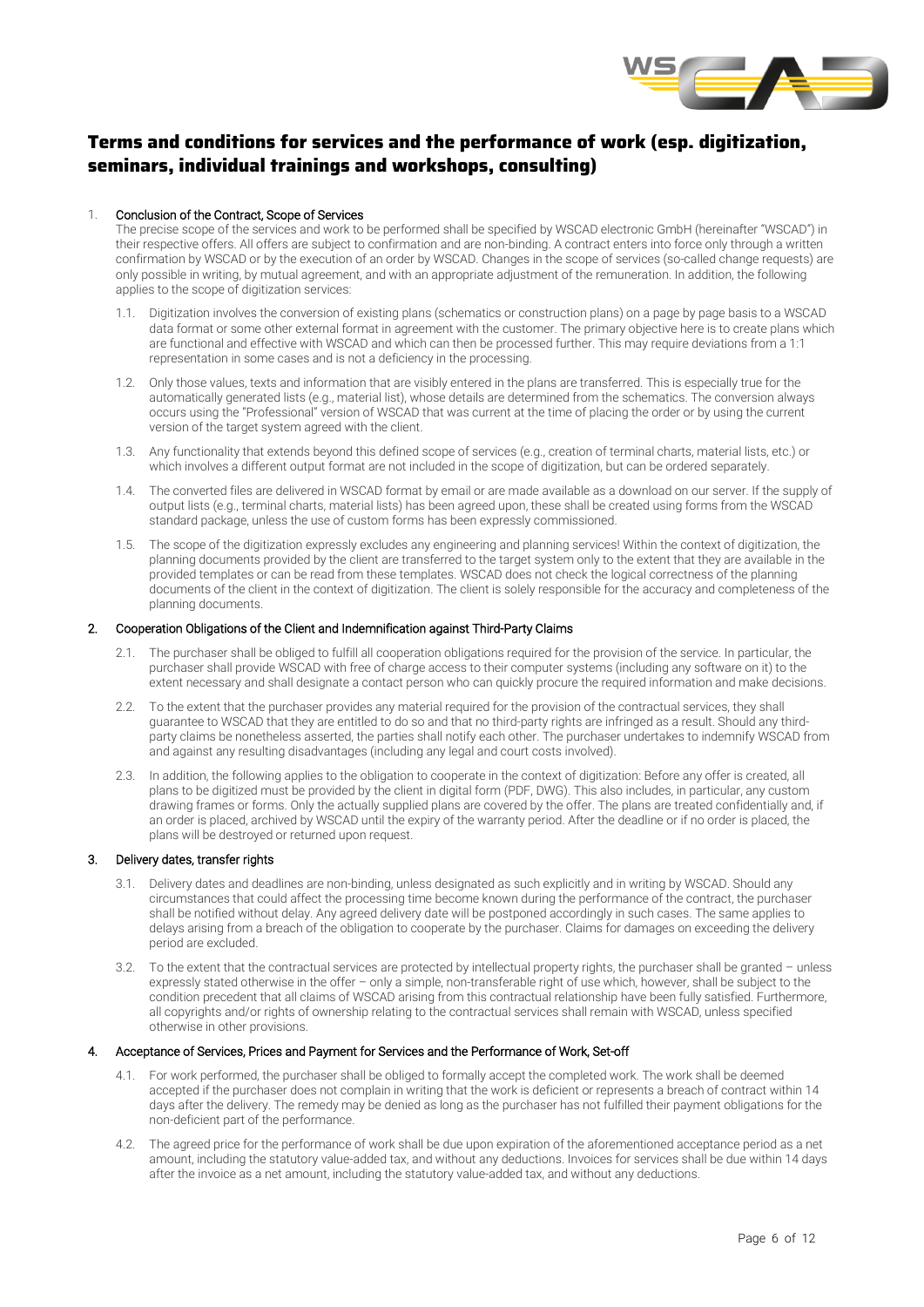

- 4.3. Unless stipulated otherwise in the offer, services are billed on a time basis, with a daily rate corresponding to 4.3 hours of service and any time beyond this period charged on an hourly basis at 1/8-th of the daily rate. The service fee is due for payment no later than 90 days after the service has been rendered. Travel expenses (e.g., transportation fares and accommodation costs, catering costs and other allowances) are charged at actual cost, and travel times are calculated at 1/2 the hourly rate. The prices for services are determined by the currently valid price list of WSCAD.
- The performance of work is charged on a time and materials basis, unless stipulated otherwise in the offer. The foregoing paragraph shall apply mutatis mutandis. The prices for work performed are determined by the currently valid price list of WSCAD.
- 4.5. If an estimate of the charges for the performance of work or services is included in an offer, the estimate shall always be deemed non-binding.

# 5. WSCAD warranty for work performed, liability of WSCAD for work and services, statute of limitations for claims of the purchaser

- 5.1. WSCAD provides no warranties for services. For work performed, WSCAD provides a warranty period 12 months after acceptance. Defects and/or deficiencies must be reported and documented by the client in writing. WSCAD will rectify these defects and/or deficiencies in the context of a cure within a reasonable time period. Should even a second attempt at a cure fail, the client shall be entitled to reduce the price of the service or withdraw from the contract. As a prerequisite, the defect involved must be a serious defect. Claims for damages are excluded, however, unless a defect has been fraudulently concealed or a warranty has not been complied with. If it turns out that WSCAD has provided services for troubleshooting/repairs without being obligated to do this (for example, because the client cannot prove the defect or attribute it to WSCAD), the purchaser shall reimburse WSCAD for the expenses incurred at the currently valid rates for services or the performance of work.
- 5.2. For damages resulting from injury to life, limb or health, WSCAD shall be liable according to the statutory provisions. For other damages, WSCAD shall only be liable (subject to the next sentence) for intent and gross negligence. For other damages resulting from the breach of any crucial obligation whose fulfillment is essential to the proper performance of the contract, and on whose compliance the purchaser may regularly rely on, WSCAD shall also be liable for simple negligence, but this liability shall be limited to the foreseeable damages at the time of the infringement. The above provisions also apply to breaches of duty by vicarious agents of WSCAD. Liability under the Product Liability Act and liability for damages resulting from the breach of warranties remain unaffected by the foregoing provisions.
- 5.3. The purchaser is obliged to use the provided updates, patches and/or service packs for the software and to back up their data before installing the software and periodically thereafter, especially before making any changes to the hardware or software environment. Insofar as the purchaser is guilty of contributory negligence through the breach of contractual or legal obligations or through any changes to the software and/or the subject of the contract or the improper handling or incorrect operation of the software and/or subject of the contract by the purchaser or a third party, WSCAD shall not be deemed liable. WSCAD assumes no responsibility for the selection, installation and use, as well as the intended results of the software and/or the subject of the contract.
- 5.4. Furthermore, the following applies to digitization: The client is personally responsible for the acceptance of the planning documents digitized by WSCAD. The planning, design or conversion of a plant based on digitization created by WSCAD is explicitly prohibited until the client has formally checked the digitization for errors and completed the approval and acceptance process.
- 5.5. All claims of the purchaser under this these Terms and Conditions shall expire within one year after the completion of the service or acceptance of the work.

# 6. Special conditions for services of WSCAD (seminars, individual training courses and workshops, consulting, project planning)

#### 6.1. Special conditions for standard seminars

- 6.1.1. Standard seminars are seminars, which take place online or in our training centers in Germany on specified dates according to a defined training concept.
- 6.1.2. The fees for a seminar shall be charged to the purchaser about 4 weeks prior to the start of the seminar and shall be due, including the statutory value added tax (MwSt), within 14 days after receipt of the invoice. The seminar fees must be paid before the start of the seminar; otherwise, WSCAD reserves the right to prohibit the participation of the customer in the seminar. The seminar fees for face-to-face events include technical equipment, lunch, soft drinks and seminar materials.
- 6.1.3. Contract model for standard seminars ("Training packages")
	- 6.1.3.1. For standard seminars, WSCAD optionally offers a paid subscription with a basic fee and a fixed contingent of seminar days. For this subscription, the provisions of this section 6.1.3 shall apply in deviation from section  $6.1.2$  above
	- 6.1.3.2. Subscription contracts without automatic renewal have a fixed term of 365 days from the conclusion of the contract and end at the end of the contract term without the need for termination. The one-time basic fee is due for payment within 90 days of conclusion of the contract.
	- 6.1.3.3. Subscription contracts with automatic renewal have a minimum term of 365 days from the conclusion of the contract and are automatically extended by one year at a time, unless they are terminated in good time in accordance with this section. They can be properly terminated with a notice period of three months to the end of the respective period of use. The right of the parties to extraordinary termination for good cause shall remain unaffected. Any notice of termination must be given in writing in order to be legally valid. The annual basic fees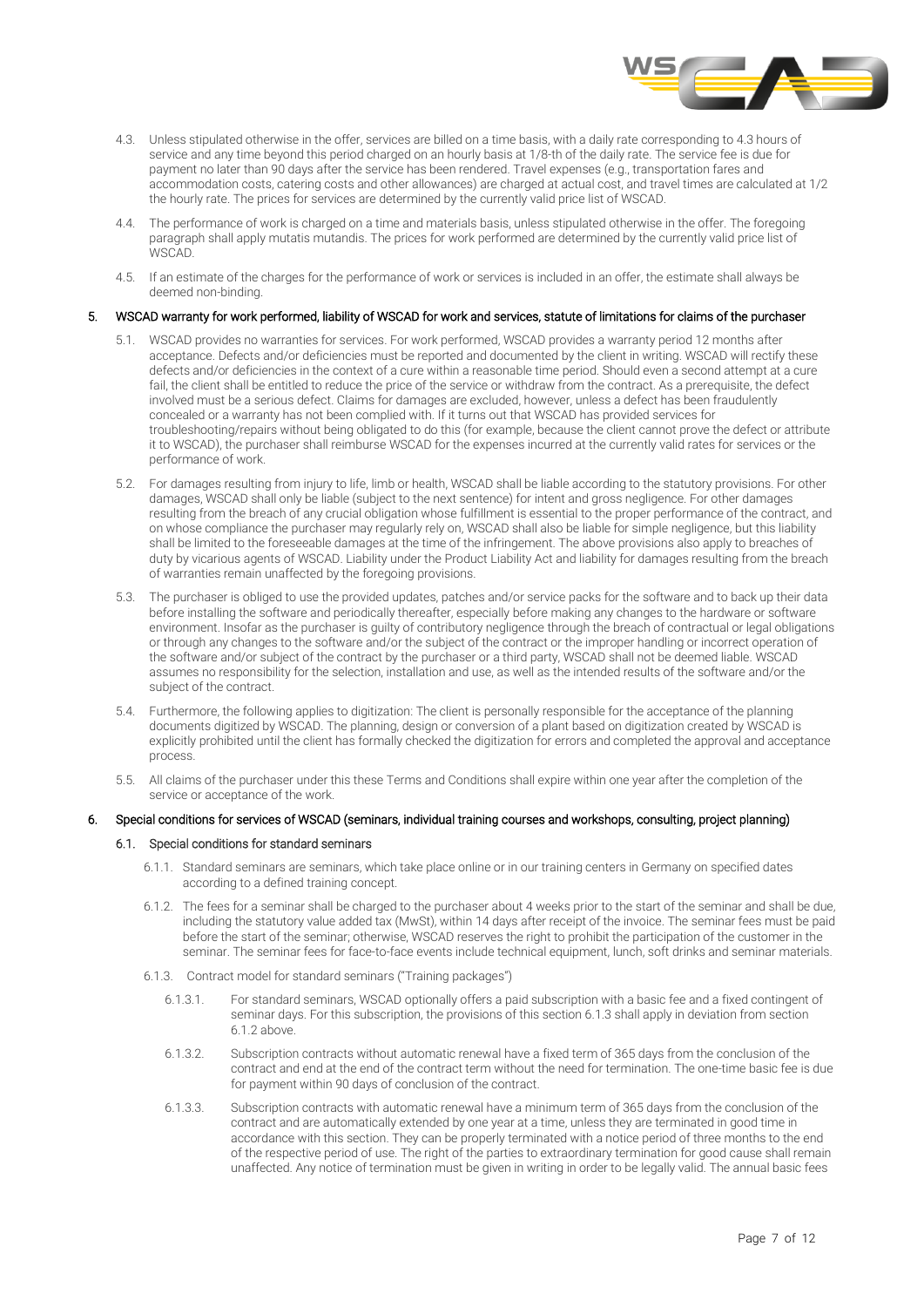

are due for payment in advance within 90 days of the start of each new contract year. Monthly payments are not possible.

- 6.1.3.4. Unused contingent expires at the end of the respective usage period. If the contingent is exhausted prematurely, WSCAD may submit a new offer for further services in accordance with the regularly applicable prices.
- 6.1.4. Schedule changes, changes in registrations and cancellations must be communicated to WSCAD by the purchaser in writing or via an email to gbs@wscad.com
- 6.1.5. Schedule changes notified up to 14 days before the start of the seminar shall be implemented free of charge. For schedule changes notified at a later date, a processing fee of €100.00 net shall be due and shall be charged to the purchaser by WSCAD in addition to the seminar fees.
- 6.1.6. A change in registration, i.e., replacing a registered participant by another person, is free of charge.
- 6.1.7. In the case of a cancellation of the seminar by the purchaser except in the case of termination pursuant to §626 of the German Civil Code (BGB) – the cancellation fees shall be calculated as follows:
	- For cancellations up to 14 days before the start of the seminar: 30% of the total amount
	- For cancellations up to 7 days before the start of the seminar: 50% of the total amount
	- For cancellations up to 4 days before the start of the seminar: 75% of the total amount
	- For cancellation from 3 days before the start of the seminar: 100% of the total amount

The purchaser retains the right to provide evidence that WSCAD did not incur any expenses or that the expenses incurred were a considerably lower amount.

- 6.1.8. Should the seminar be canceled by WSCAD for a compelling reason (e.g., illness of faculty staff, force majeure, failure to reach the minimum number of participants or other unforeseen events), this shall be deemed a notice of termination pursuant to §626 Section 2 of the German Civil Code (BGB). In the event of such a cancellation, the purchaser has no right to the seminar being held on the seminar date. In the event of a cancellation by WSCAD, the purchaser can choose whether to participate in another seminar offered by WSCAD or to cancel the booking. In the latter case, the purchaser will be reimbursed the fee. The provisions of the previous section 6.1.3. shall remain unaffected by this.
- 6.1.9. For damage caused as a result of cancellation by WSCAD (e.g., travel and accommodation costs or loss of work), WSCAD shall be liable only pursuant to the above Section 5.2.
- 6.1.10. The seminar documents provided by WSCAD are copyright protected and may not be reproduced, copied or distributed without written consent.

### 6.2. Special provisions for further services (including individual training courses and workshops, consulting and project planning, in particular, which are carried out at the customer site or deviate from the definition of standard seminars)

- 6.2.1. The terms of payment for services are described in Section 4.3.
- 6.2.2. Contract model for Services ("Consulting Packages")
	- 6.2.2.1. For services, WSCAD optionally offers a paid subscription with a basic fee and a fixed contingent of service days. For this subscription, the provisions of this section 6.2.2 shall apply in deviation from section 6.2.1 above.
	- 6.2.2.2. Subscription contracts without automatic renewal have a fixed term of 365 days from the conclusion of the contract and end at the end of the contract term without the need for termination. The one-time basic fee is due for payment within 90 days of conclusion of the contract.
	- 6.2.2.3. Subscription contracts with automatic renewal have a minimum term of 365 days from the conclusion of the contract and are automatically extended by one year at a time, unless they are terminated in good time in accordance with this section. They can be properly terminated with a notice period of three months to the end of the respective period of use. The right of the parties to extraordinary termination for good cause shall remain unaffected. Any notice of termination must be given in writing in order to be legally valid. The annual basic fees are due for payment in advance within 90 days of the start of each new contract year. Monthly payments are not possible.
	- 6.2.2.4. Unused contingent expires at the end of the respective usage period. If the contingent is exhausted prematurely, WSCAD may submit a new offer for further services in accordance with the regularly applicable prices.
- 6.2.3. Schedule changes, changes in registrations and cancellations must be communicated to WSCAD by the purchaser in writing or via an email to gbs@wscad.com
- 6.2.4. Schedule changes notified up to 14 days before the start of the service shall be implemented free of charge. For schedule changes notified at a later date, a processing fee of €100.00 net shall be due and shall be charged to the purchaser by WSCAD in addition to the fee for the service. WSCAD reserves the right to charge the actual costs incurred (such as non-refundable travel or rental costs).
- 6.2.5. In the case of a cancellation of the service by the purchaser except in the case of termination pursuant to §626 of the German Civil Code (BGB) – the cancellation fees shall be calculated as follows:
	- For cancellations up to 14 days before the start of the service: 30% of the agreed total amount
	- For cancellations up to 7 days before the start of the service: 50% of the agreed total amount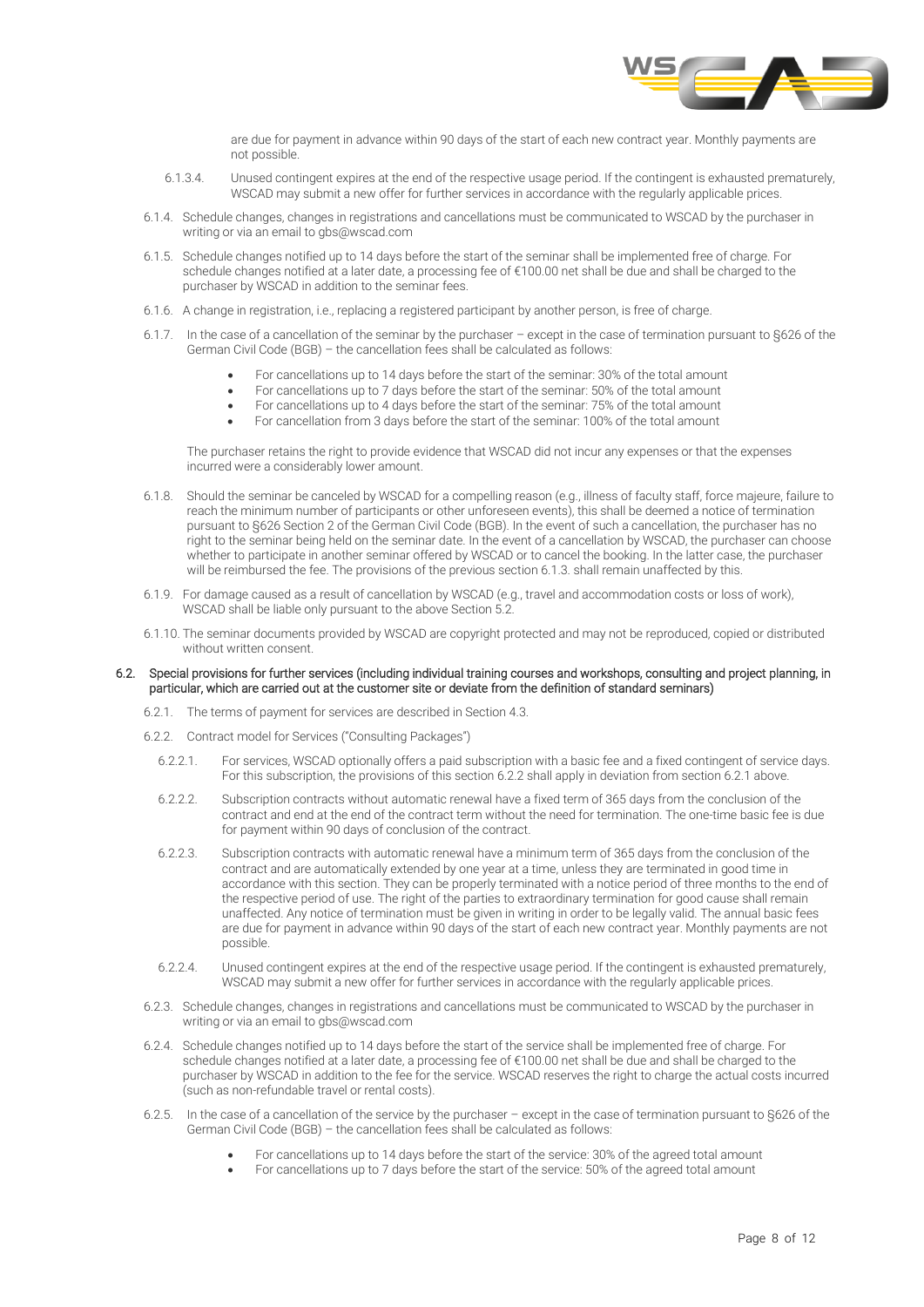

- For cancellations up to 4 days before the start of the service: 75% of the agreed total amount
- Cancellation from 3 days before the start of the service: 100% of the agreed total amount

The purchaser retains the right to provide evidence that WSCAD did not incur any expenses or that the expenses incurred were a considerably lower amount.

- 6.2.6. Should the service be canceled by WSCAD for a compelling reason (e.g., illness of faculty staff, force majeure or other unforeseen events), this shall be deemed a notice of termination pursuant to §626 Section 2 of the German Civil Code (BGB). In the event of such a cancellation, the purchaser has no right to the performance of the service on the agreed date. In the event of cancellation by WSCAD, the purchaser can choose whether to use a service at some other time, select a different service or cancel the booking. In the latter case, the purchaser will be reimbursed the fee. The provisions of the previous section 6.2.2. shall remain unaffected by this.
- 6.2.7. For damage caused as a result of cancellation by WSCAD (e.g., travel and accommodation costs or loss of work), WSCAD shall be liable only pursuant to the above Section 5.2.
- 6.2.8. The documents provided by WSCAD are protected by copyright and may not be reproduced, copied or distributed without written consent.

# 7. Vicarious agents of WSCAD

WSCAD shall be entitled to perform any owed work or services through subcontractors or other vicarious agents.

# 8. Set-off / assignment by the purchaser

- 8.1. The purchaser shall be entitled to set-off of debts only with undisputed or legally established counterclaims.
- 8.2. Without the express permission of WSCAD, the purchaser is not entitled to assign or transfer any rights and obligations under this contract.

# 9. Validity and amendment of these Terms and Conditions

- 9.1. In addition, our Terms and Conditions for Software Delivery and Maintenance apply. The present terms and conditions shall take precedence over the general terms and conditions for software delivery and maintenance within the context of the provision of services and work. Other conditions of the purchaser shall apply, even if not explicitly objected to, only insofar as they conform to these terms and conditions. Collateral agreements are only effective if they are confirmed in writing.
- 9.2. WSCAD reserves the right to alter or amend these Terms and Conditions in the future insofar as this is reasonable for the purchaser, i.e., in particular insofar as the alteration or amendment is necessary due to changes in law, changes in rulings by the highest court or changes in market conditions. The purchaser shall be notified when new Terms and Conditions have been published. The amendment to the Terms and Conditions shall come into force if the purchaser does not object to it within six weeks after the amended Terms and Conditions have been set and notification of the amendment has been given. WSCAD shall specifically point this out to the purchaser in the change notification.

# 10. Final Provisions

- 10.1. The invalidity or ineffectiveness of individual provisions of these Terms and Conditions shall not affect the validity of any of the remaining provisions. In such cases, both parties shall strive to replace any such deficient or invalid provision with one that most closely reflects the original economic and legal intent of the replaced provision.
- 10.2. Insofar as these terms and conditions do not include any provisions to the contrary, the general legal provisions of the substantive law of the Federal Republic of Germany to the exclusion of the CISG (United Nations Convention on Contracts for International Sale of Goods) shall apply.
- 10.3. The place of fulfillment is Bergkirchen. The place of jurisdiction for any disputes arising from or in connection with these Terms and Conditions shall be Munich if the client is a merchant or has no general jurisdiction in the territory of the Federal Republic of Germany or is a legal person under public law. WSCAD reserves the right to institute legal proceedings through courts in any other prescribed place of jurisdiction.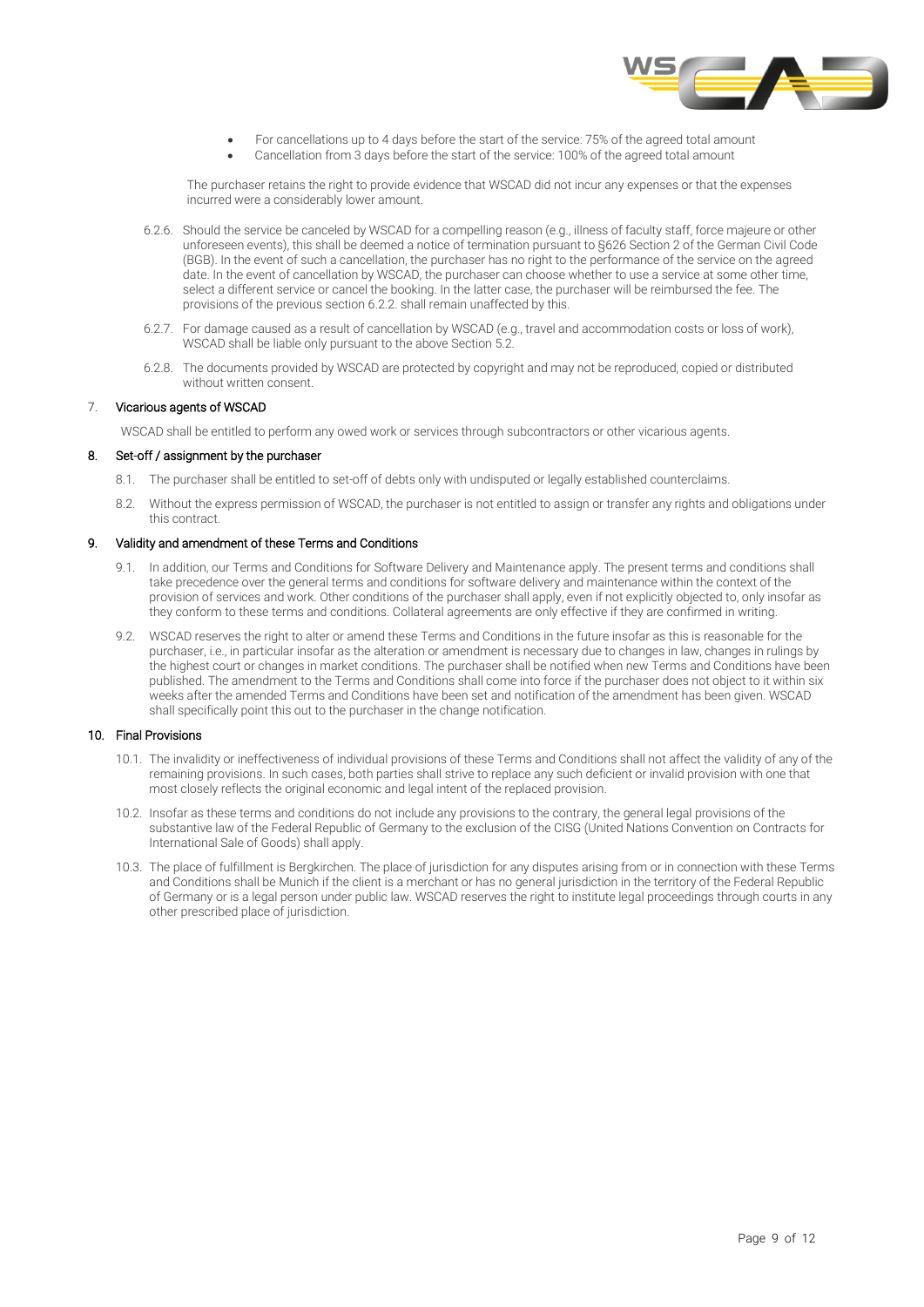

# **Terms and conditions for the WSCADEMY Mediathek**

- 1. WSCAD offers a media library (WSCADEMY Mediathek) that gives the user access to selected content. The WSCADEMY offer is directed exclusively at entrepreneurs, as defined in Section 14 of the German Civil Code (BGB).
- 2. The use of the media library requires a paid subscription. The minimum term of the subscription is 365 days from the conclusion of the contract. The contract is automatically extended by one year at a time, unless it is terminated in good time in accordance with the following section. Billing takes place annually in advance. Monthly payments are not possible.
- 3. The contract can be properly terminated with a notice period of three months to the end of the respective period of use. The right of the parties to extraordinary termination for good cause shall remain unaffected. Any notice of termination must be given in writing in order to be legally valid. Even after cancellation, the media library can be used without restrictions until the end of the respective usage period.
- 4. The user is obliged to truthfully fill in the information requested during registration. A secure password is required for registration. The secrecy of the password is the sole responsibility of the user. Passing on the password and access data is not permitted.
- 5. If a user suspects that his or her access data has been stolen or that his or her user account is being used without authorization, the user is obliged to inform WSCAD immediately. The user is liable for the unauthorized use of his or her user account by third parties until WSCAD has been informed of the unauthorized use.
- 6. The contents of WSCADEMY are protected by copyright. The user receives the non-exclusive, non-transferable right, limited in time to the duration of the contract, to access the contents of the WSCADEMY. Any other use of the WSCADEMY, in particular any access, publication, duplication, modification, distribution or storage of information or data, in particular videos, texts, parts of text or image material – even in extracts – is not permitted by the user without the prior written consent of WSCAD.
- 7. WSCAD guarantees an annual average availability of 97% for the WSCADEMY. Times during which the WSCADEMY cannot be reached due to (especially technical) faults for which WSCAD is not responsible are not taken into account. The same applies to maintenance work to a reasonable extent. WSCAD may further limit the aforementioned availability to the extent necessary to avoid serious disruptions.
- 8. For damages resulting from injury to life, limb or health, we shall be liable according to the statutory provisions. For other damages, we shall only be liable (subject to the next sentence) for intent and gross negligence. For other damages resulting from the breach of any crucial obligation whose fulfillment is essential to the proper performance of the contract, and on whose compliance you may regularly rely on, we shall also be liable for simple negligence, but this liability shall be limited to the foreseeable damages at the time of the infringement. The above provisions also apply to breaches of obligations by our vicarious agents. Liability under the Product Liability Act remains unaffected by the aforementioned provisions.

Users are obliged to regularly back up their data. Insofar as the user is guilty of contributory negligence through the breach of contractual or legal obligations or through any changes to the subject of the contract or the improper handling or incorrect operation thereof by the purchaser or a third party, WSCAD shall not be deemed liable. WSCAD assumes no responsibility for the selection, installation and use, as well as the intended results of the subject of the contract.

- In addition, the WSCAD Terms and Conditions for Software Delivery and Maintenance apply. The present terms and conditions shall take precedence over the general contractual terms for software delivery and maintenance for the use of the WSACADEMY. Any other terms and conditions of the user shall apply, even if not explicitly objected to, only insofar as they are consistent with these terms and conditions. Collateral agreements are only effective if they are confirmed in writing.
- 10. The invalidity or ineffectiveness of individual provisions of these Terms and Conditions shall not affect the validity of any of the remaining provisions. Any invalid or deficient provision shall be replaced by the parties with one that most closely reflects the original economic and legal intent of the replaced provision.
- 11. The general statutory provisions of the substantive law of the Federal Republic of Germany to the exclusion of the CISG (United Nations Convention on Contracts for International Sale of Goods) shall apply.
- 12. The place of fulfillment is Bergkirchen. The place of jurisdiction for any disputes arising from or in connection with these Terms and Conditions shall be Munich if the user is a merchant or has no general place of jurisdiction in the territory of the Federal Republic of Germany or is a legal entity under public law. WSCAD reserves the right to institute legal proceedings through courts in any other prescribed place of jurisdiction.
- 13. All current web browsers are supported for playing videos on the WSCADEMY platform, e.g., Google Chrome, Mozilla Firefox, Opera, Microsoft Edge (from version 79, Chromium-based). Since Microsoft has discontinued support for Internet Explorer, you should no longer use it due to security vulnerabilities.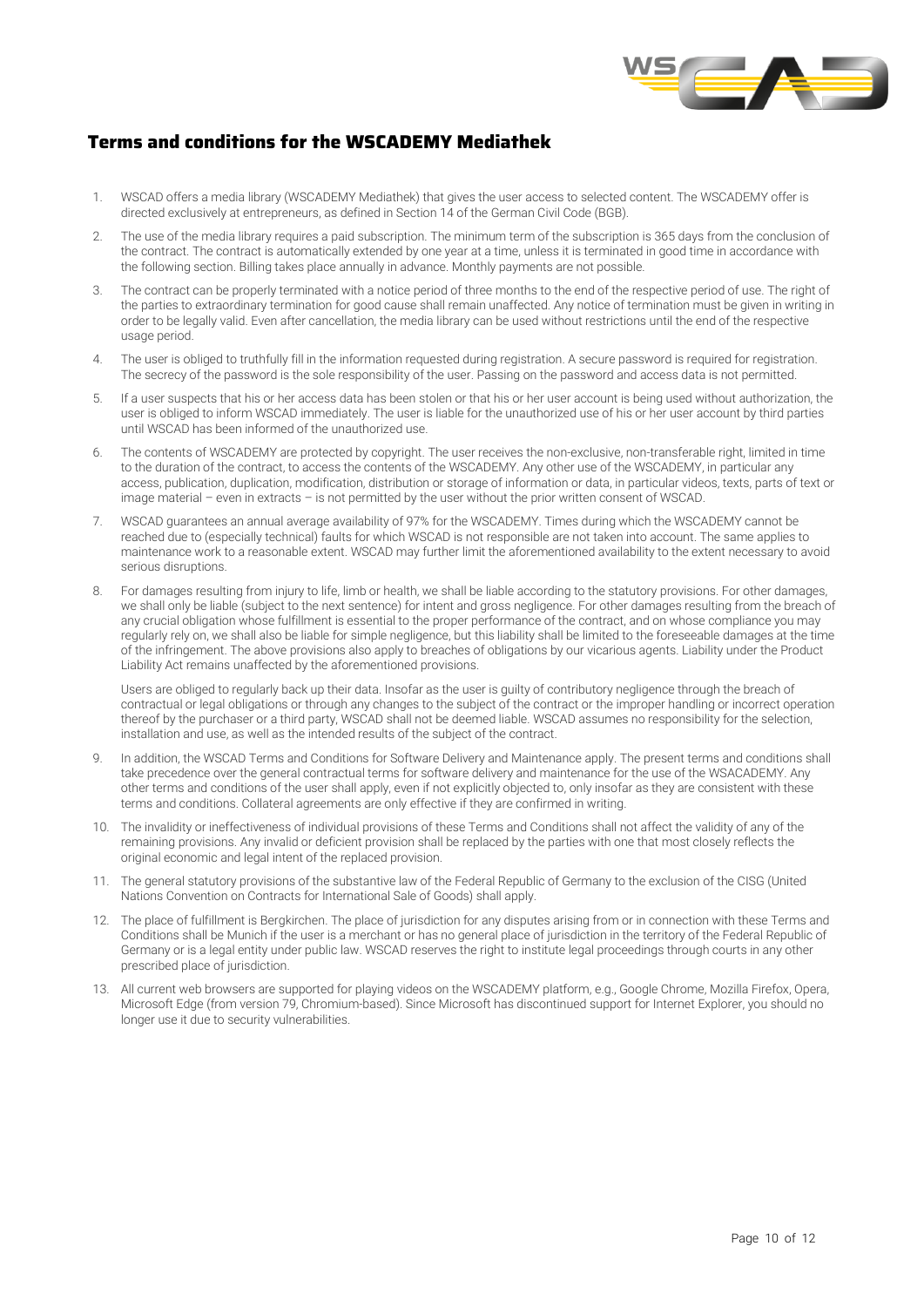

# **Terms of use – wscaduniverse.com**

As the operator of the online portal wscaduniverse.com (hereinafter referred to as "wscaduniverse.com"), WSCAD GmbH (hereinafter referred to as "WSCAD") makes product data from various vendors, for example, regarding power supplies, power units, terminal strips, switches, etc. (hereinafter referred to as 'data') available to users in the form of a database.

These Terms of Use conclusively contain all the applicable terms and conditions between WSCAD and the user with respect to the use of wscaduniverse.com.

Regulations diverging from these Terms of Use shall only apply if confirmed in writing by WSCAD.

It is necessary to register an account prior to using wscaduniverse.com. When registering an account at wscaduniverse.com, the user is required to accept these Terms of Use as binding via electronic consent.

#### 1. WSCAD Services

- 1.1. Data shall be provided on wscaduniverse.com in data formats selected by WSCAD. WSCAD provides this service free of charge and on a voluntary basis. The editing and adding of Data to the WSCAD software is, however, conditional upon having a valid WSCAD maintenance agreement in place. An electronic check is performed to determine the existence of a valid WSCAD maintenance agreement. In addition to these Terms of Use, the rules of the respective vendor shall also apply to the editing and adding of Data from wscaduniverse.com to the software of other vendors.
- 1.2. WSCAD shall strive to keep the database up-to-date and expand it where necessary. WSCAD shall decide at its own discretion which Data is made available. WSCAD reserves the right to remove individual Data from the portal at any time.

#### 2. Data validity

While WSCAD has exercised the utmost care in creating the database, it is, however, not possible to guarantee the validity of the Data (i.e., in particular whether the Data is up-to-date, accurate, complete, and/or reflects the original vendor data).

# 3. Availability

The user is responsible for the connection of his/her computer with the WSCAD server and all the technical equipment required for this. WSCAD, in particular, provides no guarantees as to a predefined level of availability of the database and additionally assumes no responsibility for any delays, deletions, failed transfers, or storage failures in connection with using the database. WSCAD is entitled at any time, in particular at times when the portal is in operation as well, to carry out maintenance on the database, server, or software.

#### 4. Rights

- 4.1. WSCAD is entitled to all copyrights and other rights to wscaduniverse.com, in particular to the database (including core components thereof). The Data contained in the database originates exclusively from publicly accessible sources of the relevant vendors.
- 4.2. Users of wscaduniverse.com are only permitted to use the database for personal use, i.e., to search for specific Data required for their respective project and to retrieve said Data in accordance with the rules set out below.
- 4.3. Users are only entitled to use the retrieved Data within their company, i.e., to save and edit said Data. It is also permissible to insert data into projects that users have created and/or edited. Within these project documents and files, users are additionally permitted to transfer the Data to third parties outside of their company.
- 4.4. Any other use of the database is prohibited. Users, in particular, are not permitted:
	- to pass on retrieved Data that is not part of individual project documents and files to third parties outside of the company.
	- to remove copyright notices, trademarks, or other identifiers and reservations in the Data.
- 4.5. All rights of use not expressly granted remain with the copyright owner. Without the written consent of WSCAD, users are not entitled to distribute, disseminate, lease, or otherwise commercially exploit the portal, the database, or core components thereof beyond that which is permitted above unless express permission is granted; to sublicense or make available to third parties in a way that is not expressly permitted or to pass on to third parties the portal, the database, or core components thereof; to disassemble, decompile, 'unlock,' decode or otherwise reverse translate, reverse engineer, alter, modify, or adapt or in any other way attempt to reconstruct or discover any source code or software algorithm (this prohibition also applies, among others, to the translation, modification, or re-use of parts or components of the portal or the database). Use of the portal, the database, and core components thereof is no longer permitted upon conclusion of the term of use granted. The provisions of copyright law shall apply additionally.

# 5. Obligations of the user, in particular regarding registration and login details

- 5.1. The user is only permitted to use wscaduniverse.com in accordance with these Terms of Use. He/she shall report any misuse that becomes known to him/her without delay. In addition, the user must immediately report to WSCAD any errors/damage to the database or individual data that have become known to him.
- 5.2. Registration shall take place using an e-mail address of the user and a password assigned by the user himself/herself. The user should select a secure password. The user is obligated to immediately inform WSCAD in the event that third parties gain possession of his/her login details. Furthermore, the user is required in such cases to change the login details. The user agrees to assume full and complete responsibility for all activities carried out when his/her password or his/her user account is being used. The user is obligated to inform WSCAD without delay of any misuse of his/her account or password as well as any breach of the security regulations.